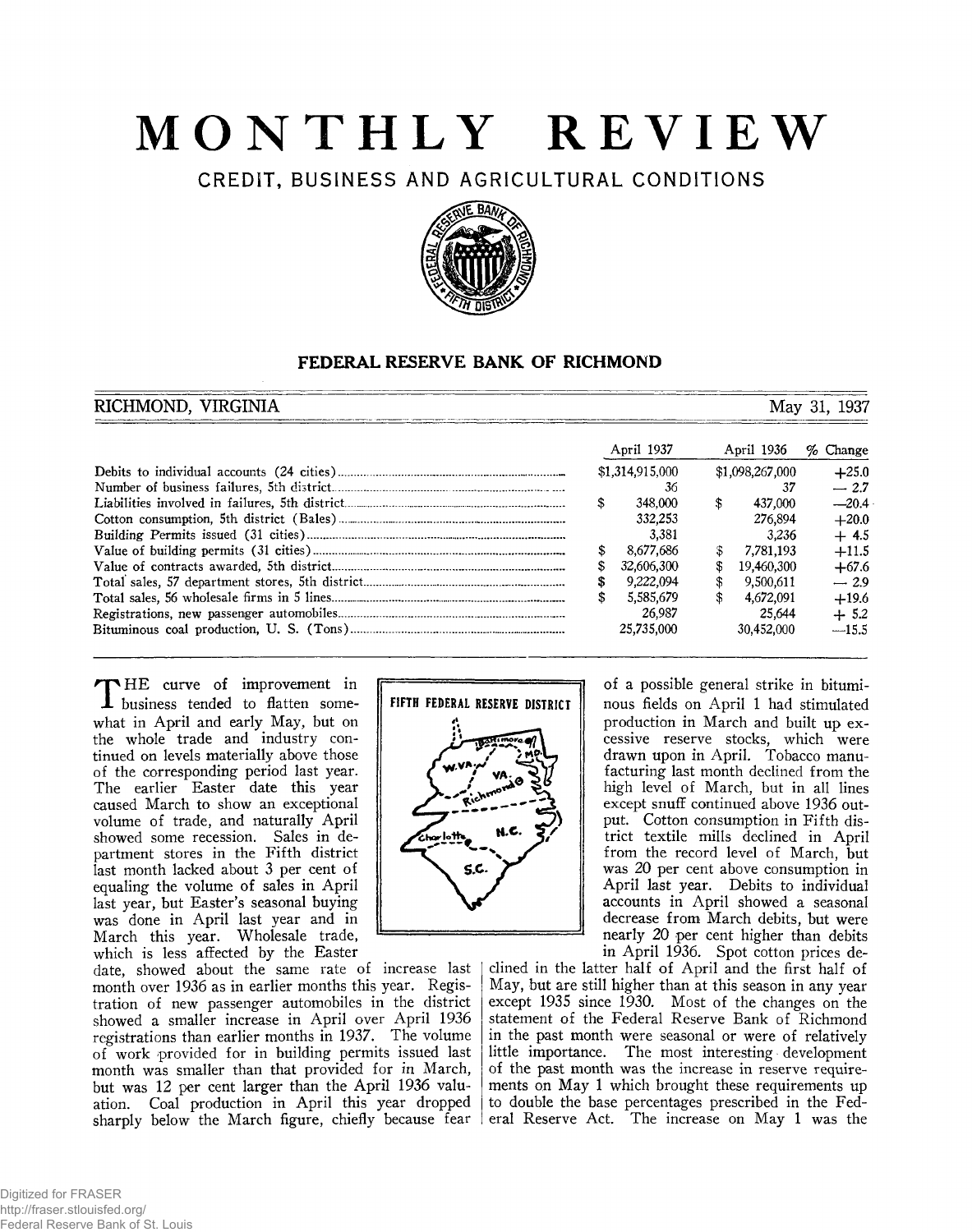third since last summer, all of which were put into effect by the Board of Governors of the Federal Reserve System in order to impound some of the large excess reserves which accumulated in recent years. The composite statement of regularly reporting member banks showed only minor changes during the past month. Employment showed little net change during April. Some decrease in industrial workers was probably offset or perhaps exceeded by increases, largely seasonal, in such fields as construction and agriculture. Agricultural prospects are good on the whole in the Fifth district, and farm work is farther advanced than at this time last year. It is too early to estimate probable yields, but grain crops are in excellent condition, and weather has been favorable for land preparation and planting of Spring crops. Actual growth has recently been retarded by cool weather, but with plenty of moisture in the soil this backwardness will be overcome quickly when warm weather comes.

#### **Reserve Bank Statement**

|                                                                                                                                                             | 000 omitted                            |                                                     |                                                     |  |  |
|-------------------------------------------------------------------------------------------------------------------------------------------------------------|----------------------------------------|-----------------------------------------------------|-----------------------------------------------------|--|--|
| <b>ITEMS</b>                                                                                                                                                | May 15<br>1937                         | April 15<br>1937                                    | May 15<br>1936                                      |  |  |
| Discounts held $\ldots, \ldots, \ldots, \ldots, \$<br>Open market paper<br>Industrial advances<br>Government securities $\dots\dots\dots\dots\dots$ 133,035 | 363<br>149<br>2.667                    | 414<br>S<br>120<br>2.704<br>131,609                 | 46<br>\$<br>191<br>4.164<br>116,716                 |  |  |
| Total earning assets $\ldots$ \$136.214<br>Circulation of Fed. Res. notes<br><b>Members'</b> reserve deposits $,,$<br>Cash reserves<br>Reserve ratio        | 195,474<br>226,547<br>302.729<br>69.66 | \$134,847<br>196.191<br>213.880<br>297.126<br>69.85 | \$121,117<br>172,999<br>177.110<br>273.952<br>70.51 |  |  |

Total earning assets of the Federal Reserve Bank of Richmond increased by \$1,367,000 between April 15 and May 15, both this year. Discounts held declined by \$51,000 and industrial advances dropped by \$37,000, while open market paper in the Bank's portfolio rose by \$29,000 and Government securities owned increased by \$1,426,000. As usually occurs at this season, the actual circulation of Federal Reserve notes dropped by \$717,000 during the past month. Member bank reserve deposits rose by \$12,667,000 between the middle of April and the middle of May, partly due to increased reserve requirements which went into effect on May 1. Most member banks had sufficient excess reserves to meet the higher requirements, but a relatively small number found it necessary to add to their reserve deposits. The several changes mentioned in the statement, with others of less importance, raised the cash reserves of the Richmond Reserve bank by \$5,603,000, but the ratio of cash reserves to note and deposit liabilities combined declined by 19/100ths of 1 point.

Between May 15, 1936, and the corresponding date this year, all items on the statement increased except the portfolio of open market paper and loans made direct to industry for working capital, which declined \$42,000 and \$1,497,000, respectively. Discounts rose by \$317,000 during the year, and Government securities owned increased by \$16,319,000. The net change in total earning assets of the Bank was a rise of \$15,097,000 during the year. The volume of Federal Reserve notes in actual circulation rose by \$22,475,000 between the middle of May last year and this, chiefly due to increased business activity and higher price levels in many lines this year. Member bank reserve deposits rose by \$49,437,000 during the period under review, the increase being only partly accounted for by 100 per cent higher reserve requirements in force in May this year. Much of the increase in reserves was caused by further accumulation of funds for which member banks were unable to find profitable employment. Cash reserves of the Federal Reserve Bank of Richmond rose by \$28,777,000 during the year, but the ratio of cash reserves to note and deposit liabilities combined decreased by 85/100ths of 1 point.

#### **Statement of 41 Member Banks**

|                                    | 000 omitted    |                  |                |  |
|------------------------------------|----------------|------------------|----------------|--|
| <b>ITEMS</b>                       | May 12<br>1937 | April 14<br>1937 | May 13<br>1936 |  |
| Total loans and discounts $\ldots$ | \$241.505      | \$240.365        | \$204,337      |  |
| Investments in securities          | 384.498        | 390,270          | 394,585        |  |
| Reserve bal. with $F$ . R. Bank    | 134,748        | 128.626          | 126,883        |  |
|                                    | 19.688         | 19.837           | 17.685         |  |
| Demand deposits                    | 475.622        | 470.213          | 414.668        |  |
| Time deposits                      | 198.825        | 197.083          | 193,436        |  |
| Money borrowed                     | 4.500          |                  |                |  |

The principal items on the statement of condition of 41 regularly reporting member banks in 12 cities of the Fifth Federal Reserve district are shown in the accompanying table for three dates, thus affording opportunity for comparison of the latest available figures with those a month and a year earlier. The figures in the table are not necessarily the highest or lowest figures which occurred during the periods reviewed, but represent the composite condition of the 41 banks on the report dates.

Total loans and discounts rose by \$1,140,000 during the past month and \$37,168,000 during the year. On the other hand investments in securities decreased by \$5,772,000 between April 14 and May 12, 1937, and dropped by \$10,087,000 since May 13, 1936. Aggregate reserve balance of the reporting banks rose by \$6,122,000 between April 14 and May 12, and on the latter date showed an increase of \$7,865,000 since May 13, 1936. Cash in vaults declined by \$149,000 during the month, but rose by \$2,003,000 for the year. Total deposits rose last month and on May 12 were much higher than a year ago. Demand deposits rose by \$5,409,000 during the month and \$60,954,000 during the year, while time deposits rose by \$1,742,000 and \$5,389,000 last month and year, respectively. For the first time in several years the May 12 statement of reporting banks showed money borrowed of \$4,500,000 from sources other than the Reserve bank. This sum represented the temporary need of one institution for additional funds, the bank evidently borrowing in preference to selling securities, of which it held a large volume.

# **Time and Savings Deposits**

Time deposits in forty-one reporting member banks in the Fifth district and aggregate deposits in ten mutual savings banks in Baltimore totaled \$415,197,167 at the end of April 1937, a higher figure than either \$412,452,008 reported at the end of March this year or \$400,694,087 at the end of April last year. Both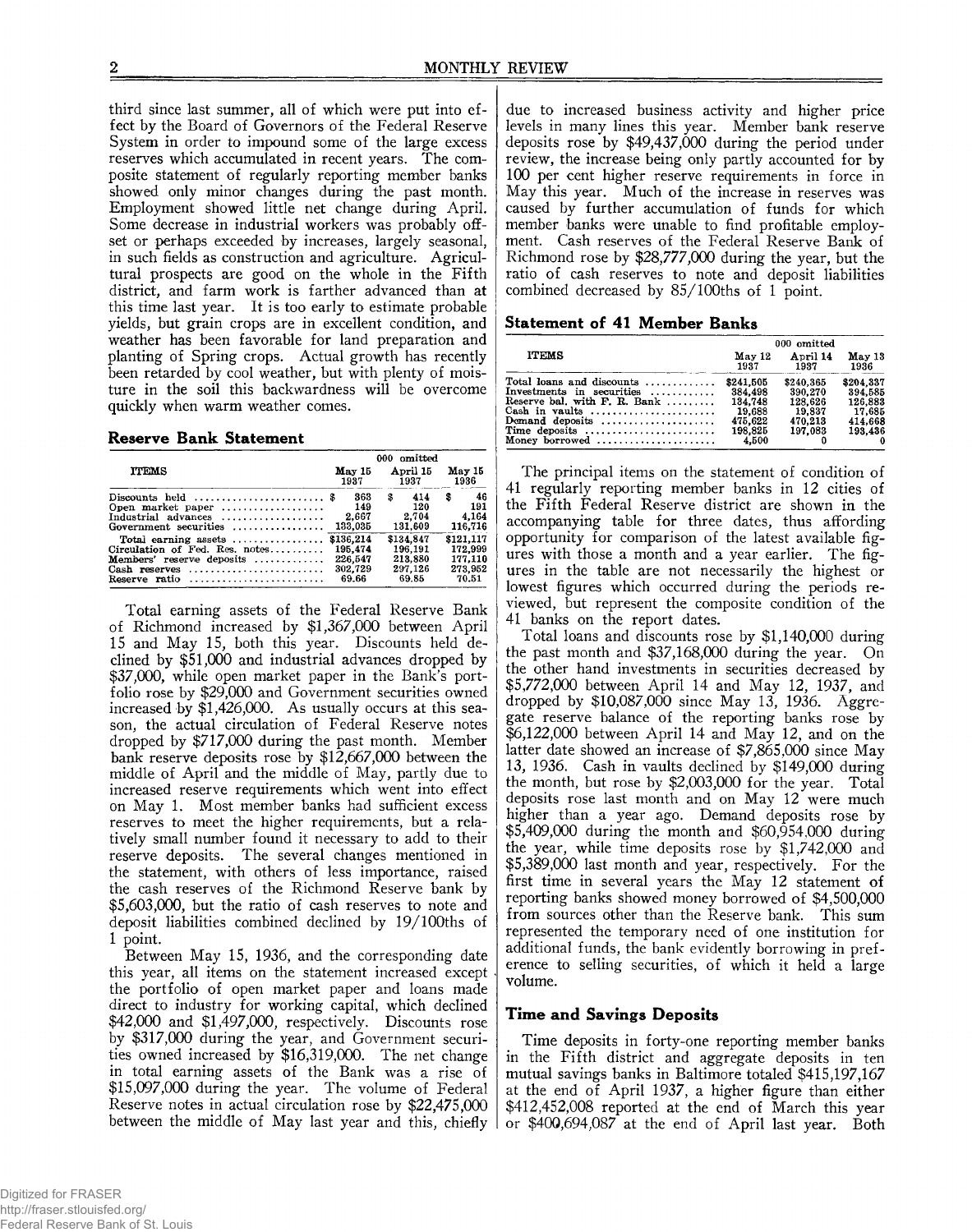the savings banks and the member banks reported higher figures at the end of April than either a month or a year earlier, the savings banks gaining 4.4 per cent and the member banks 2.8 per cent during the year. The month's gains were less than 1 per cent in each group of banks.

#### **Debits to Individual Accounts**

|                                                                                                                                                 |                                                                               | 000 omitted                                                                   |   |                                                                              |                                                                               |                                                                                      |
|-------------------------------------------------------------------------------------------------------------------------------------------------|-------------------------------------------------------------------------------|-------------------------------------------------------------------------------|---|------------------------------------------------------------------------------|-------------------------------------------------------------------------------|--------------------------------------------------------------------------------------|
| <b>CITIES</b>                                                                                                                                   | April<br>1937                                                                 | March<br>1937                                                                 |   | April<br>1936                                                                | Month                                                                         | % of Change<br>Year                                                                  |
| Maryland<br><b>Baltimore</b><br>S<br>.<br>Cumberland<br>.<br>$\rm\,H\rm\,a}$ recretown<br>.<br>3 Md. Cities                                     | 370,813<br>9,122<br>9.309<br>389.244                                          | \$<br>385,316<br>9.549<br>9,121<br>403.986                                    | 3 | 317,749<br>8.733<br>7.805<br>334,287                                         | $-3.8$<br>$-4.5$<br>$+2.1$<br>$-3.6$                                          | $+16.7$<br>$+4.5$<br>$+19.3$<br>$+16.4$                                              |
| D. of Columbia<br>Washington<br>.<br>1 D. of Col. City.                                                                                         | 280,253<br>280,253                                                            | 286.123<br>286,123                                                            |   | 248.450<br>248,450                                                           | $-2.1$<br>$-2.1$                                                              | $+12.8$<br>$+12.8$                                                                   |
| Virginia<br>Danville<br>.<br>Lynchburg<br>Newport News<br>Norfolk<br>.<br>Portsmouth<br>Richmond<br>Roanoke<br>.<br>$7$ Va. Cities              | 8.460<br>15.732<br>9,954<br>52.591<br>4.240<br>150,047<br>33,375<br>274.399   | 9.392<br>15.636<br>10,120<br>56,324<br>4,211<br>153,981<br>30.122<br>279,786  |   | 6.366<br>13.917<br>8,876<br>46.659<br>3,703<br>124,449<br>25,711<br>229,681  | — 9.9<br>$+$ .6<br>-- 1.6<br>$-6.6$<br>$+$ .7<br>$-2.6$<br>$+10.8$<br>$-1.9$  | $+32.9$<br>$+13.0$<br>$+12.1$<br>$+12.7$<br>$+14.5$<br>$+20.6$<br>$+29.8$<br>$+19.5$ |
| West Virginia<br>Charleston<br>.<br>Huntington<br>.<br>2 W. Va. Cities.                                                                         | 55.157<br>19,744<br>74.901                                                    | 54.988<br>20,381<br>75,369                                                    |   | 43.955<br>16,758<br>60,713                                                   | $^{+}$<br>. 3<br>$-3.1$<br>—<br>.6                                            | $+25.5$<br>$+17.8$<br>$+23.4$                                                        |
| North Carolina<br>Asheville<br>.<br>Charlotte<br>Durham<br>Greensboro<br>Raleigh<br>Wilmington<br>Winston-Salem<br>$\cdots$<br>7 N. C. Cities . | 13,884<br>62,930<br>24,238<br>18.741<br>40.096<br>12,240<br>42.419<br>214.548 | 13,500<br>69,320<br>26.895<br>20.076<br>42.873<br>12,603<br>43.422<br>228.689 |   | 10,553<br>48,374<br>21.038<br>14.351<br>29.364<br>9.622<br>31.281<br>164,583 | $+2.8$<br>$-9.2$<br>$-9.9$<br>$-6.6$<br>--- 6.5<br>$-2.9$<br>$-2.3$<br>$-6.2$ | $+31.6$<br>$+30.1$<br>$+15.2$<br>$+30.6$<br>$+36.5$<br>$+27.2$<br>$+35.6$<br>$+30.4$ |
| South Carolina<br>Charleston<br>.<br>Columbia<br>Greenville<br>Spartanburg<br>.<br>4 S. C. Cities<br>District, 24 Cities \$1,314,915            | 19,577<br>28,937<br>22,325<br>10.731<br>81,570                                | 20,286<br>31,982<br>23,077<br>10,872<br>86,217<br>\$1,360,170                 |   | 16,074<br>21,590<br>15,656<br>7.233<br>60.553<br>\$1,098,267                 | $-3.5$<br>$-9.5$<br>$-3.3$<br>$-1.3$<br>$-5.4$<br>$-3.3$                      | $+21.8$<br>$+34.0$<br>$+42.6$<br>$+48.4$<br>$+34.7$<br>$+19.7$                       |
|                                                                                                                                                 |                                                                               |                                                                               |   |                                                                              |                                                                               |                                                                                      |

Debits to individual, firm and corporation accounts in the banks of twenty-four fifth district cities include all checks debited against customers' accounts in both member and non-member banks, and furnish a good indication of the volume of business passing through the banks. Debits in April show a seasonal decline of \$45,255,000, or 3.3 per cent, in comparison with debits in March, which was a longer month and also contained a large volume of income tax payments around March 15. In comparison with debits in April 1936, debits in April this year show an increase of \$216,648,000, or 19.7 per cent, which reflects for the most part an increase in trade and industry this year. Debits figures in April 1937 were higher than April 1936 figures in every reporting city in the Fifth district, the increases ranging upward from 4.5 per cent in Cumberland, Maryland, to 48.4 per cent in Spartanburg, S. C. Only one city increased less than 10 per cent, nine cities rose between 10 and 20 per cent, five cities rose between 20 and 30 per cent, seven cities rose between 30 and 40 per cent, and two cities rose between 40 and 50 per cent.

# **Commercial Failures**

Business failures in the Fifth Federal Reserve district in April 1937 showed a decrease of 1 in comparison with failures in April 1936, and aggregate liabilities involved also were lower in the 1937 month. The number of failures and total of liabilities involved in the Fifth district and the United States for several periods, as reported by *Dun & Bradstreet,* were as follows:

|                  | Number of Failures |       |             | Total Failures |
|------------------|--------------------|-------|-------------|----------------|
| Period           | District           | U.S.  | District    | U.S.           |
| April 1937       | 36                 | 786   | 348.000     | \$8,906,000    |
| March $1937$     | 53                 | 820   | 359,000     | 10.922.000     |
| April 1936       | 37                 | 830   | 437.000     | 14,157,000     |
| 4 Months, $1937$ | 194                | 3.138 | \$1,632,000 | \$38,260,000   |
| 4 Months, $1936$ | 174                | 3.709 | 3.667.000   | 62.621.000     |

#### **Employment**

Seasonal increases in employment occurred in several lines of work during the past month. Building tradesmen and painters are in active demand, and more employment is available for agricultural workers as the season advances. Industries of the Fifth district continued operations at high levels, and total payrolls increased at many plants. Payrolls have recently increased faster than reemployment, due to numerous wage advances granted either voluntarily or as a result of organized effort by labor. A number of small, local strikes occurred, but on the whole differences between labor and management have been settled with little trouble.

The following figures, compiled for the most part by the Bureau of Labor Statistics from reports furnished by a large number of identical industries, show the trends of employment and payrolls in the Fifth district geographical divisions from February to March 1937, the latest available figures:

|                | Percentage change from<br>February to March |                         |  |  |
|----------------|---------------------------------------------|-------------------------|--|--|
| <b>STATES</b>  | In number<br>on payroll                     | In amount<br>of payroll |  |  |
| Maryland       | $+2.9$                                      | ⊢7.3                    |  |  |
| $D.$ of Col.   | $+1.4$                                      | ∔2.3                    |  |  |
| Virginia       | $+1.0$                                      | - 1.7                   |  |  |
| West Virginia  | $-1.9$                                      | -7.8                    |  |  |
| North Carolina |                                             | - 1.1                   |  |  |
| South Carolina | $-3.0$                                      | - 2.4                   |  |  |

## **Coal Production**

There was a marked decline in bituminous coal production in April in comparison with March this year, partly due to an unusually high rate of output in the earlier month as a result of strike threats and partly to restricted output in certain fields where strikes did develop in early April. Output of bituminous coal last month totaled only 25,735,000 net tons, compared with 51,315,000 tons mined in March 1937 and 30,452,- 000 tons in April 1936. On a daily basis, production of 1,021,000 tons in April 1937 was 46 per cent less than the daily output of 1,901,000 tons in March this year and 16 per cent less than 1,208,000 tons per day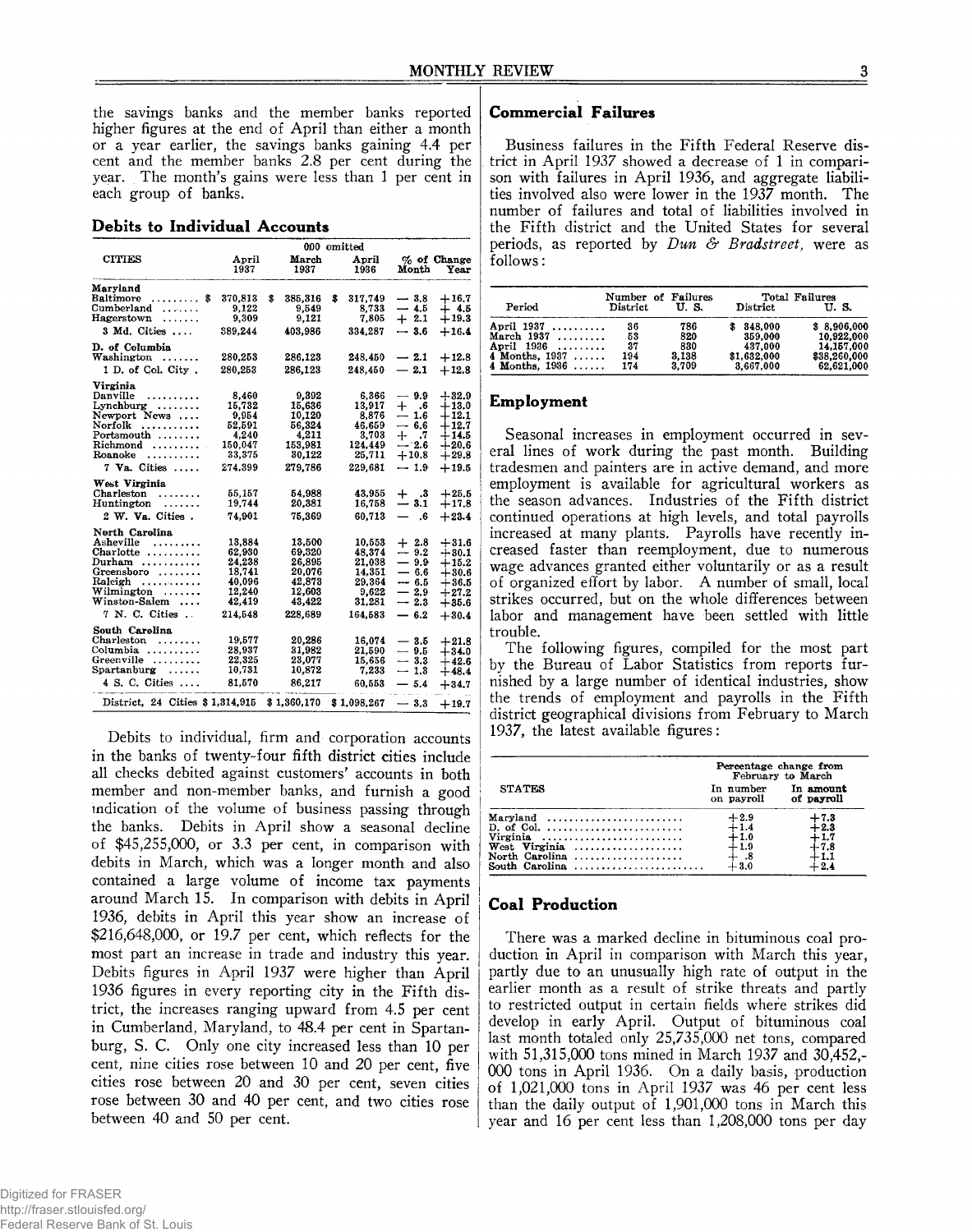in April 1936. During the first four months of 1937 production of 160,100,000 net tons of bituminous coal exceeded production of 142,930,000 tons during the corresponding period last year by 12 per cent. Shipments of coal through Hampton Roads ports this calendar year to May 1 totaled 7,939,096 tons, 15 per cent more than 6,926,142 tons shipped through the same ports to May last year.

In its May 8 report the Bureau of Mines gave State production figures for March 1937 and 1936, and the Fifth district coal states, which dug 28.5 per cent of the National total, were reported as follows:

| <b>STATES</b>                               | Production<br>March 1937<br>(Tons) | Production Percentage<br>March 1936<br>(Tons) | change  |
|---------------------------------------------|------------------------------------|-----------------------------------------------|---------|
| West Virginia $\ldots \ldots \ldots \ldots$ | 12,950,000                         | 8.807.000                                     | $+47.0$ |
| Virginia                                    | 1.494.000                          | 767.000                                       | $+94.8$ |
| $Marvland \ldots \ldots \ldots \ldots$      | 194.000                            | 125,000                                       | $+55.2$ |
| 5th District                                | 14,638,000                         | 9,699,000                                     | $+50.9$ |
| United States                               | 51,315,000                         | 31,527,000                                    | $+62.8$ |

## **Cotton Textiles**

The amount of cotton used in both the United States and the Fifth Reserve district declined in April from the record March figures, consumption on a daily basis falling 4.2 per cent in the Nation and 3.7 in the district, but consumption figures continued much higher than those a year earlier. Consumption of cotton in the Fifth district in April 1937, March 1937 and April 1936 was as follows, in bales:

| Months    |      | No. Carolina | So. Carolina | Virginia | District  |
|-----------|------|--------------|--------------|----------|-----------|
| April     | 1937 | 183,425      | 133,239      | 15.589   | 332,253   |
| March     | 1937 | 198,392      | 143.873      | 15.852   | 358,117   |
| April     | 1936 | 149.089      | 113.758      | 14.047   | 276.894   |
| 4 Months, | 1937 | 728.229      | 530,283      | 58.473   | 1,316,985 |
| 4 Months. | 1936 | 580.296      | 438.081      | 55.070   | 1,073,447 |

The Bureau of the Census issued a report on April 20 on activity in the cotton spinning industry for March. On March 31 there were 27,024,970 spindles in place in the United States, of which 24,638,578, or 91.2 per cent, were active a total of 9,698,368,366 spindle hours during the month, an average of 359 hours per spindle in place. In the Fifth Reserve district there were 12,356,468 spindles in place on March 31, of which 11,805,124, or 95.5 per cent, operated a total of 4,805,446,096 spindle hours in March, an average of 389 hours per spindle in place. South Carolina with an average of 423 hours per spindle in place led all states, while North Carolina with 363 hours tied for sixth place with Mississippi, and Virginia with 335 hours ranked ninth.

## **Statistics on Cotton**

*Spot cotton prices* declined through April and the first two weeks in May, due to favorable weather for development of the new crop throughout most of the belt and heavy selling pressure from both domestic and foreign sources in early May. Cotton prices were also affected by sharp declines in the general level of prices of other commodities and securities. The following figures show recent trends in the spot market,

and comparative per pound prices in eight earlier years on the corresponding Fridays nearest the 1937 dates:

**Middling Grade, % inch Upland Cotton, Per Pound**

| Years | Apr. 16 | Apr. 23 | Apr. 30 | $\textbf{M}$ av 7 | May 14 |
|-------|---------|---------|---------|-------------------|--------|
| 1937  | 13.48   | 13.49   | 13.30   | 13.36             | 12.96  |
| 1936  | 11.62   | 11.60   | 11.40   | 11.55             | 11.65  |
| 1935  | 11.96   | 12.30   | 12.37   | 12.44             | 12.55  |
| 1934  | 11.87   | 11.64   | 11.06   | 11.13             | 11.26  |
| 1933  | 6.70    | 7.29    | 7.27    | 8.36              | 8.79   |
| 1932  | 5.96    | 5.78    | 5.58    | 5.58              | 5.34   |
| 1931  | 9.48    | 9.47    | 8.89    | 9.31              | 8.80   |
| 1930  | 15.16   | 15.09   | 15.32   | 15.24             | 15.17  |
| 1929  | 18.97   | 18.17   | 18.25   | 18.02             | 18.32  |

Cotton consumption figures released by the Census Bureau showed a decline in April from March of about 4 per cent on a daily basis, but exceeded April 1936 figures by 24.7 per cent. Bales of cotton consumed in the United States during the nine elapsed months of the present cotton year, beginning August 1, 1936, totaled 29.1 per cent more than the cotton used during the corresponding nine months ended April 30, 1936. Consuming establishments on April 30 this year held 67.1 per cent more cotton than a year earlier, but the backlog of cotton in public storage and compresses declined 29.6 per cent during the year.

**Cotton Consumed and On Hand**

|                                                                                 | (Bales)                |                        |           |                                         |
|---------------------------------------------------------------------------------|------------------------|------------------------|-----------|-----------------------------------------|
|                                                                                 | April<br>1937          | April<br>1936          |           | Aug. 1 to April 30<br>This yr. Last yr. |
| Fifth district states:<br>Cotton consumed $\ldots \ldots$                       | 332.253                | 276.894                | 2,803,042 | 2.233.851                               |
| Cotton growing states:<br>Cotton consumed $\ldots$<br>Cotton on hand Apr. 30 in | 595,608                | 486,697                | 5.010.763 | 3.912.201                               |
| Consuming establishments<br>Storage $\&$ compresses                             | 1,630,605<br>4.104.772 | 972.464<br>5.878.897   | .         |                                         |
| <b>United States:</b><br>Cotton consumed $\ldots$<br>Cotton on hand Apr. 30 in  | 718,947                | 576.762                | 6.010.883 | 4.657.761                               |
| Consuming establishments<br>Storage & compresses                                | 1.987.280<br>4.213.860 | 1,189,605<br>5.989.676 | .<br>.    | .                                       |
| Exports of cotton $\dots\dots\dots$                                             | 373.158                | 352.710                | 4.762.357 | 5.167.070                               |

*Cotton seed* received at United States mills between August 1, 1936, and April 30, 1937, totaled 4,415,228 tons, compared with 3,678,240 tons received in the nine months ended April 30, 1936. Of the receipts mentioned, North Carolina mills took 231,090 tons this year and 222,299 tons last year, and South Carolina mills received 218,298 tons and 204,303 tons in the two periods, respectively. The mills crushed 4,279,306 tons of seed in the period ended April 30 this year, and had 157,613 tons on hand at the end of the period, compared with 3,669,931 tons crushed in the nine months ended April 30, 1936, and 97,884 tons on hand on that date.

# **Tobacco Manufacturing**

Tobacco manufacturing slowed somewhat in April from other recent months, and showed smaller percentage increases over the rates of production in April last year. Output of tobacco products in April 1937 and April 1936 in the United States, according to the report of the Bureau of Internal Revenue, was as follows: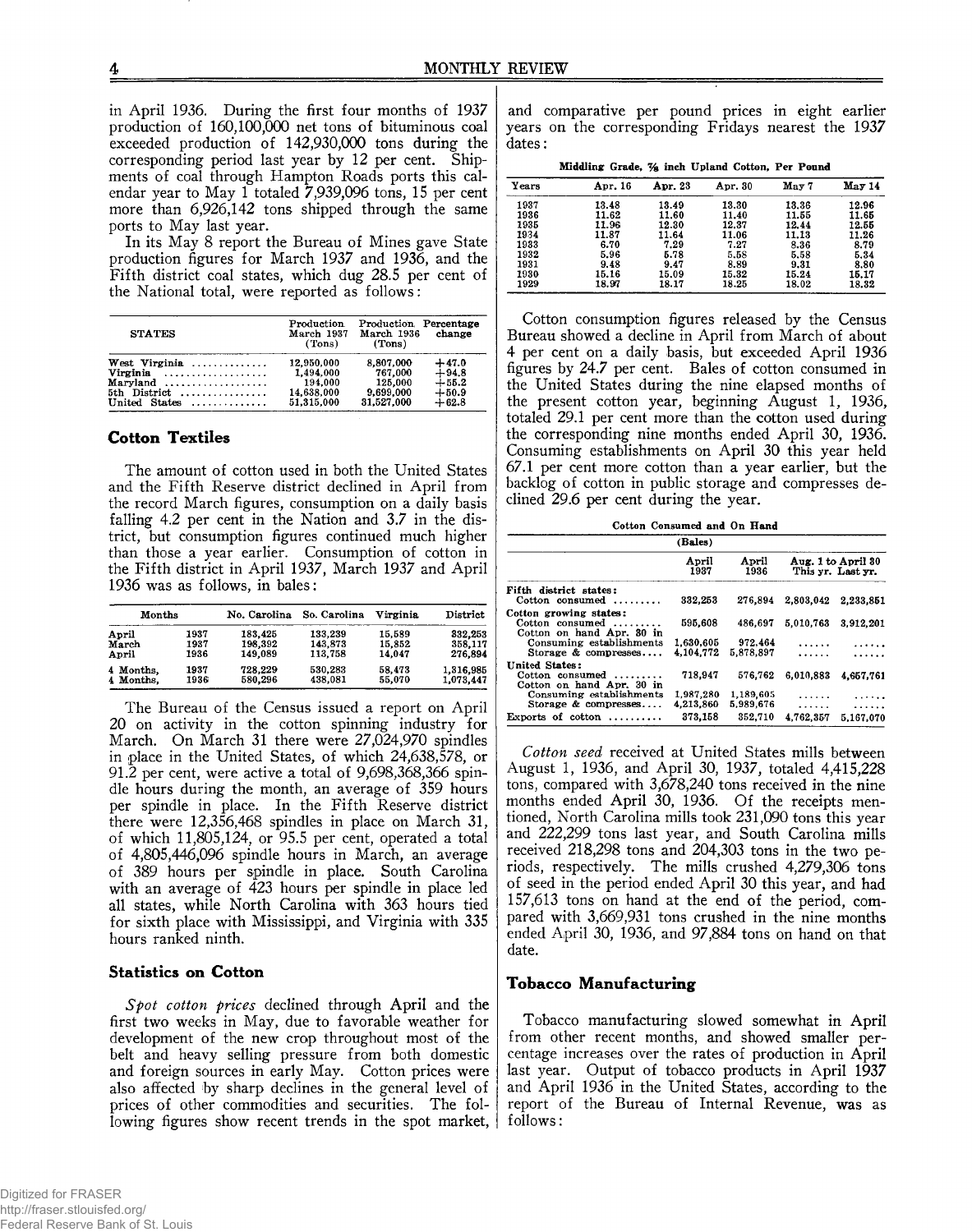|                                                                                                                  | April 1937                                               | April 1936 % Change                                      |                                       |
|------------------------------------------------------------------------------------------------------------------|----------------------------------------------------------|----------------------------------------------------------|---------------------------------------|
| Smoking & Chewing<br>Tobacco, Pounds<br>$Cigareites. Number \dots$<br>Cigars, Number $\ldots$<br>$Snuff.$ Pounds | 26,785,686<br>12.209.822.610<br>453,007,930<br>3.242.079 | 25,882,084<br>11.868.891.200<br>411.605.582<br>3.371.486 | $+3.5$<br>$+2.9$<br>$+10.1$<br>$-3.8$ |

No production figures were released on a State basis, but at the rate of production attained by Fifth district States in 1936 the district manufactured 84 per cent of all cigarettes, 45 per cent of the smoking and chewing tobacco and snuff, and 11 per cent of the cigars. Taxes paid to the Federal Treasury in April 1937 on tobacco manufacture totaled \$43,148,122, compared with \$41,- 896,642 paid in April 1936, an increase last month of 3.0 per cent.

#### **Construction**

**\_\_\_\_\_\_\_\_\_\_ Building Peirmits Issued ini April 1937 and 1936**

|                                        | Permits Issued |              |             | Total Valuation |  |
|----------------------------------------|----------------|--------------|-------------|-----------------|--|
| <b>CITIES</b>                          | 1937           | 1936         | 1937        | 1936            |  |
| Baltimore, Md.                         | 1.124          | 911          | \$2,129,160 | \$2,019,420     |  |
| Cumberland, Md.                        | 42             | 11           | 44,126      | 18.650          |  |
| Frederick. Md.                         | 30             | 22           | 68.752      | 38.574          |  |
| Hagerstown, Md.                        | 28             | 27           | 33,735      | 59.505          |  |
| Salisbury, Md.                         | 25             | 23           | 49.250      | 13,225          |  |
| Danville. Va.                          | 36             | 38           | 47.759      | 162,931         |  |
| Lynchburg, $Va.$                       | 51             | 50           | 84.169      | 54,579          |  |
| Norfolk, Va.                           | 127            | 137          | 205.985     | 106.852         |  |
| Petersburg, Va. $,,$                   | 2              | $\mathbf{2}$ | 29,100      | 4.000           |  |
| Portsmouth, $Va.$                      | 34             | 30           | 72,650      | 24.940          |  |
| Richmond, Va.                          | 157            | 166          | 454,056     | 684.705         |  |
| Roanoke, Va.                           | 53             | 54           | 178,023     | 36.666          |  |
| Bluefield, $W.$ Va. $\ldots$ ,         | 29             | 10           | 100,350     | 8.250           |  |
| Charleston, W. Va.                     | 154            | 105          | 312,498     | 188,985         |  |
| Clarksburg, W.<br>$\mathbf{Va.} \dots$ | 62             | 97           | 63,635      | 51.954          |  |
| Huntington, $W$ , $Va$ , $\ldots$ ,    | 47             | 26           | 73.620      | 26.950          |  |
| Asheville, N. C.                       | 81             | 54           | 83.308      | 66.420          |  |
| Charlotte, N. C.                       | 109            | 138          | 409,300     | 232,080         |  |
| Durham, N. C.                          | 47             | 56           | 116.576     | 89,175          |  |
| Greensboro, N. C.                      | 50             | 160          | 69,706      | 259,940         |  |
| High Point, N. C.                      | 61             | 51           | 160.399     | 34,510          |  |
| Raleigh, N. C.                         | 31             | 23           | 111,725     | 52,257          |  |
| Rocky Mount, N. C.                     | . 14           | 10           | 13,375      | 8.540           |  |
| Salisbury, N. C.                       | 10             | 9            | 37,300      | 26,725          |  |
| Winston-Salem, N. C.                   | 106            | 102          | 275,845     | 246.699         |  |
| Charleston, S. C. $\dots\dots$         | 54             | 48           | 110,005     | 39.326          |  |
| Columbia, S. C. $\dots \dots$          | 69             | 62           | 176.609     | 114.289         |  |
| $Greenville, S. C. \ldots \ldots$      | 41             | 54           | 73.023      | 90.852          |  |
| Rock Hill, S. C.                       | 25             | 15           | 40,677      | 10,946          |  |
| Spartanburg, S. C. $\ldots$ .          | 27             | 33           | 73,820      | 21.888          |  |
| Washington, D. C.                      | 655            | 712          | 2.979.150   | 2,987,360       |  |
| District Totals<br>.                   | 3.381          | 3,236        | \$8,677,686 | \$7,781,193     |  |

*Building permits* issued in thirty-one Fifth district cities in April declined from those issued in March, but the valuation of work provided for continued above corresponding 1936 figures, although the increase last month was less than in other recent months. Permits for all types of construction numbered 3,381 in April this year, compared with 2,975 permits issued in March this year and 3,236 permits issued in April 1936. Estimated valuation figures for permits issued last month totaled  $$8,677,686$ , a decrease of 11 per cent under \$9,692,773 for March 1937 but 12 per cent above \$7,781,193 for April 1936. Twenty-five of the thirtyone cities reported higher valuation figures for April this year than last.

*Contract award* figures, collected by the F. W. Dodge Corporation, include rural as well as urban projects, and are a better measure of the volume of construction work than building permit figures. Contract award figures for March 1937 and 1936 are now available by States, and are as follows for the Fifth Reserve district :

| <b>Construction Contracts Awarded</b> |              |              |          |  |  |
|---------------------------------------|--------------|--------------|----------|--|--|
| <b>STATES</b>                         | March 1937   | March 1936   | % Change |  |  |
| $Marvland \ldots \ldots \ldots$       | \$3,771,800  | \$3.185.300  | $+18.4$  |  |  |
| $D.$ of Col. $\ldots$                 | 3,887,100    | 1.664.900    | $+133.5$ |  |  |
| $Vireinia \dots \dots \dots \dots$    | 5.488.300    | 3.564.100    | $+54.0$  |  |  |
| West Va. $\ldots$ ,                   | 1.279.000    | 1.719.800    | $-25.6$  |  |  |
| No. Carolina $\ldots$                 | 7.907.800    | 5.546.900    | $+42.6$  |  |  |
| So. Carolina $\ldots \ldots$          | 2,170,500    | 1.573.400    | $+37.9$  |  |  |
| $Distribt \ldots \ldots \ldots$       | \$24,504,500 | \$17,254,400 | $+42.0$  |  |  |

# **Automobile New Car Registrations**

Registrations of new passenger automobiles reflect consumer buying power. According to figures collected by R. L. Polk & Company of Detroit, registration figures in Fifth Reserve district states in April 1937 and April 1936 and in the first four months of each year were as follows:

| Registrations of New Passenger Cars |                 |               |             |        |                           |             |
|-------------------------------------|-----------------|---------------|-------------|--------|---------------------------|-------------|
| <b>STATES</b>                       | April<br>1937   | April<br>1936 | %<br>Change | 1937   | 4 Months 4 Months<br>1936 | %<br>Change |
| Maryland<br>$\cdots$                | 4.671           | 5.315         | $-12.1$     | 15.630 | 12,734                    | $+22.7$     |
| D. of C. $\ldots$ .                 | 3,061           | 3.700         | $-17.3$     | 10.236 | 10.700                    | $-4.3$      |
| Virginia                            | 6.001           | 5.605         | $+7.1$      | 17.642 | 15,032                    | $+17.4$     |
| West $Va. \ldots$ .                 | 4.590           | 4.090         | $+12.2$     | 11.653 | 10.068                    | $+15.7$     |
| No. Carolina                        | 5.995           | 4.846         | $+23.7$     | 18.692 | 13.424                    | $+39.2$     |
| So. Carolina                        | 2.669           | 2.088         | $+27.8$     | 9.882  | 7.003                     | $+41.1$     |
| <b>District</b>                     | $\ldots$ 26.987 | 25.644        | $+5.2$      | 83,735 | 68.961                    | $+21.4$     |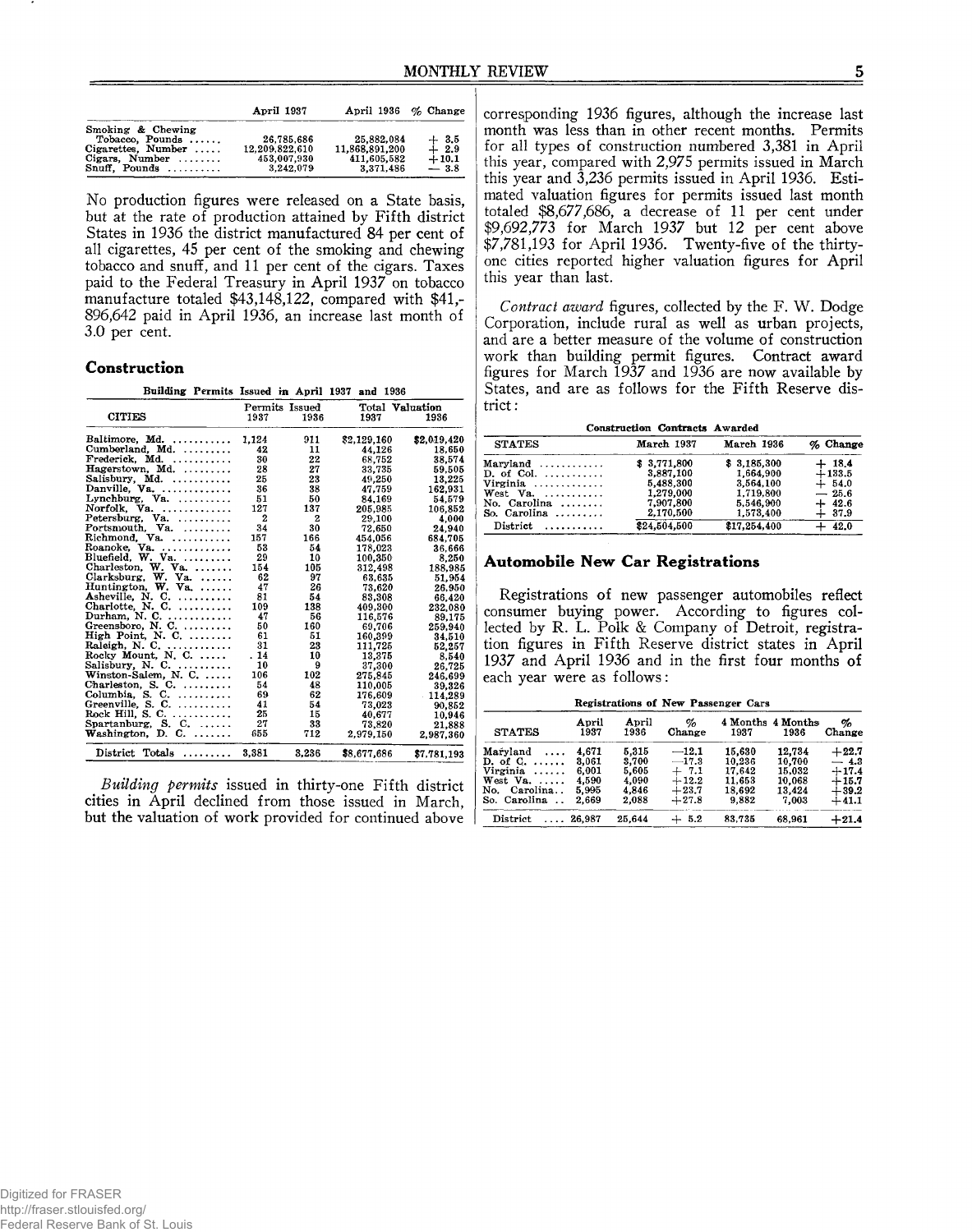| <b>Retail Trade, 28 Department Stores</b>                                                                                                                                                                                                                                                                                                                                                                                                                                          | Va.<br>$W.$ Va. N.C.<br>District<br>S. C.<br>$12*$<br>7*<br>$10*$<br>57*<br>$13*$                                                                                                                                                                                                                                                                                                                                                                                                                                                                                                                                   |
|------------------------------------------------------------------------------------------------------------------------------------------------------------------------------------------------------------------------------------------------------------------------------------------------------------------------------------------------------------------------------------------------------------------------------------------------------------------------------------|---------------------------------------------------------------------------------------------------------------------------------------------------------------------------------------------------------------------------------------------------------------------------------------------------------------------------------------------------------------------------------------------------------------------------------------------------------------------------------------------------------------------------------------------------------------------------------------------------------------------|
| Washington Other Cities<br><b>Baltimore</b><br>District<br>April 1937 sales, compared with sales in April 1936:<br>$-6.5$<br>$-1.1$<br>$-.6$<br>$-3.6$<br>Jan.-April 1937 sales, compared with sales in Jan.-April 1936:<br>$+9.9$<br>$+9.3$<br>$+4.4$<br>$+7.1$<br>Apr. 30, 1937, stocks, compared with stocks on Apr. 30, 1936:<br>$+11.7$<br>$+14.5$<br>$+9.1$<br>$+11.9$<br>Apr. 30, 1937, stocks, compared with stocks on Mar. 31, 1937:<br>$+1.3$ $+4.2$<br>$+1.5$<br>$+1.8$ | April 1937 sales, compared with sales in April 1936:<br>$+2.0$<br>$-9$<br>$-2.9+$<br>$+1$<br>$+3.8$<br>Jan.-April 1937 sales, compared with sales in Jan.-April 1936:<br>$+10.3$<br>$+18.9$<br>$+12.5$<br>$+8.2$ †<br>$+16.3$<br>* Number of reporting stores.<br>† Includes stores in Baltimore and Washington.<br>Wholesale Trade, 56 Firms                                                                                                                                                                                                                                                                       |
| Number of times stocks were turned in April 1937:<br>.304<br>.278<br>.312<br>.306<br>Number of times stocks were turned since January 1, 1937:<br>1.265<br>1.125<br>1.196<br>1.214<br>Percentage of Apr. 1, 1937, receivables collected in April:<br><b>29.0</b><br>27.0<br>32.1<br>30.6                                                                                                                                                                                           | 21<br>6.<br>- 12<br>10<br>Groceries Dry Goods Shoes Hardware<br>Drugs<br>April 1937 sales, compared with sales in April 1936:<br>$+20.5$<br>$+21.9$<br>$+7.8$<br>$+29.5$<br>$+15.6$<br>April 1937 sales, compared with sales in March 1937:<br>$-25.5$<br>$+3.3$<br>$-6.4$<br>$+1.9$<br>$-3.2$<br>$\mathcal{A}$ and $\mathcal{A}$ and $\mathcal{A}$ and $\mathcal{A}$ and $\mathcal{A}$ and $\mathcal{A}$ and $\mathcal{A}$ and $\mathcal{A}$ and $\mathcal{A}$ and $\mathcal{A}$ and $\mathcal{A}$ and $\mathcal{A}$ and $\mathcal{A}$ and $\mathcal{A}$ and $\mathcal{A}$ and $\mathcal{A}$ and $\mathcal{A}$ and |

In addition to the 28 stores which reported on sales, stocks, receivables and collections, sales figures alone were received from 29 other stores representing for the most part smaller cities and towns. The sales in these 29 stores have been combined with sales in the 28 stores in the above table, and percentage changes calculated on a State basis, as follows:

| 21      |                                                                                                                           | $\sim$ 6 | $\overline{12}$ | 10      |
|---------|---------------------------------------------------------------------------------------------------------------------------|----------|-----------------|---------|
|         | Groceries Dry Goods Shoes Hardware                                                                                        |          |                 | Drugs   |
| $+20.5$ | April 1937 sales, compared with sales in April 1936:<br>$+7.8$ $+21.9$ $+29.5$                                            |          |                 | $+15.6$ |
|         | April 1937 sales, compared with sales in March 1937:<br>$+3.3 -6.4 -25.5 +1.9$                                            |          |                 | $-3.2$  |
|         | Jan.-April 1937 sales, compared with sales in Jan.-April 1936:<br>$+15.5$ $+9.5$ $+21.7$ $+26.7$ $+11.9$                  |          |                 |         |
|         | April 30, 1937, stocks, compared with stocks on Apr. 30, 1936:<br>$+20.2(8^*)$ $+44.1(3^*)$ $+40.9(4^*)$ $+6.4(7^*)$      |          |                 |         |
|         | April 30, 1937, stocks, compared with stocks on Mar. 31, 1937:<br>$+3.4(8^*)$ $-3.8(3^*)$ $-5.0(4^*)$ $-2.4(7^*)$         |          |                 |         |
|         | Percentage of collections in April to receivables April 1:<br>119.0(1 $\tilde{2}$ *) 43.4(4*) 62.1(5*) 52.5(11*) 69.9(6*) |          |                 |         |

\* Number of reporting firms.

(Compiled May 21, 1937)

# **BUSINESS CONDITIONS IN THE UNITED STATES**

(Compiled by the Board of Governors of the Federal Reserve System)

Industrial activity in April and the first half of May was maintained at the relatively high level of recent months. The general level of wholesale commodity prices declined somewhat, reflecting considerable reductions in prices of many raw materials and semi-finished products.

## **Production, Employment, and Trade**

The Board's seasonally adjusted index of industrial production in April continued at 118 percent of the 1923-1925 average. Manufacturing production rose further, reflecting increased output of durable goods.

**IND USTRIAL PRODUCTION** PER CENT PER CENT  $^{140}$ 130 130 120 120 110 110 100 100 90 90 80 80 70 70 60 60 50 50 **1929 1930 1931 1932 1933 1934 1935 1936 193?**

**Index of physical volume of production, adjusted for seasonal varia-tion, 1923-1925 average=100. By months, January 1929 through April 1937.**

Activity at steel mills was at a rate slightly higher than in March and about equal to that in the peak month of 1929. Automobile production continued to expand. In the first three weeks of May output in these industries was maintained at the levels reached at the close of April. Increases in output in April were also reported for lumber and plate glass. At textile mills where output has been at a high level in recent months there was a slight reduction in activity.

At bituminous coal mines output declined sharply following an increase in March, when consumers accumulated stocks of coal in anticipation of a strike. Crude petroleum output, which had risen sharply from



**Indexes of number employed and payrolls, without adjustment for seasonal variation, 1923-1925 average—100. By months, January 1929 to April 1937. Indexes compiled by the U. S. Bureau of Labor Statistics.**